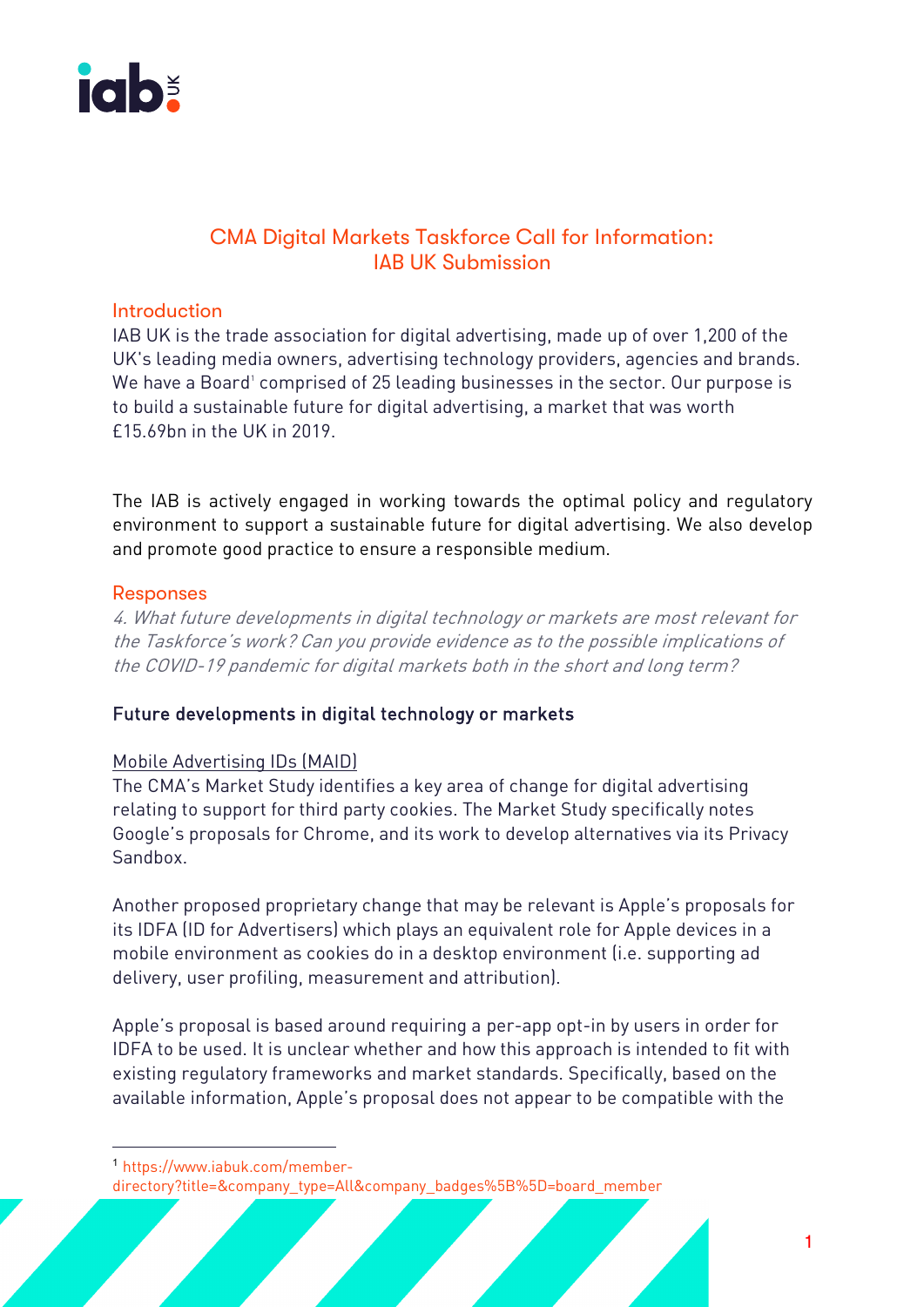

consent requirements under PECR and GDPR which could have a negative impact both for consumers and for businesses wishing to serve adverts on Apple mobile devices.

The CMA's Market Study states (M138, para 531) that, in the context of intermediaries sharing data, the impact of the proposed Google Chrome changes are less applicable to a mobile environment:

… This is especially true in relation to advertising in mobile apps, where publishers have access to stable ad IDs (see Appendix G). Therefore, the current proposals would leave an increasing fraction of digital advertising spend largely unaffected.'

The Taskforce should review the impact of the proposed IDFA changes on this assessment and the availability of 'stable ad IDs'. It is also possible that changes could be made to other proprietary MAIDs that would be relevant, and the Taskforce and, in time, any future Digital Markets Unit (DMU) should also monitor the market for such changes. The Taskforce should consider more broadly the impact on competition of browser control of cookies and other tracking technologies, and the adaptations that businesses in all digital markets are required to make as a result.

### Project Rearc

As the Taskforce looks at these issues, it should also be aware that the global digital advertising industry has launched Project Rearc. Project Rearc is a global call to action for stakeholders across the digital supply chain to re-think and re-architect digital marketing to support core industry use cases, while balancing consumer privacy and personalisation. This work is likely to evolve quite quickly over the coming months and is focused on developing new ways of working that it would be beneficial for the Taskforce and any future DMU to consider.

More broadly, the DMU should be guided to consider industry standards and selfregulation as a means of delivering outcomes. While the codes of conduct need legal underpinning, the DMU should have more flexibility where pro-competitive interventions may apply to non-SMS firms.

More information about Project Rearc is available at https://iabtechlab.com/projectrearc/ and IAB UK would be happy to discuss this work in more detail with the Taskforce.

The Taskforce should also consider the impact of regulatory changes in other policy areas, such as the Digital Services Tax – which includes advertising marketplaces in its scope – on the digital advertising market. The DST was introduced from April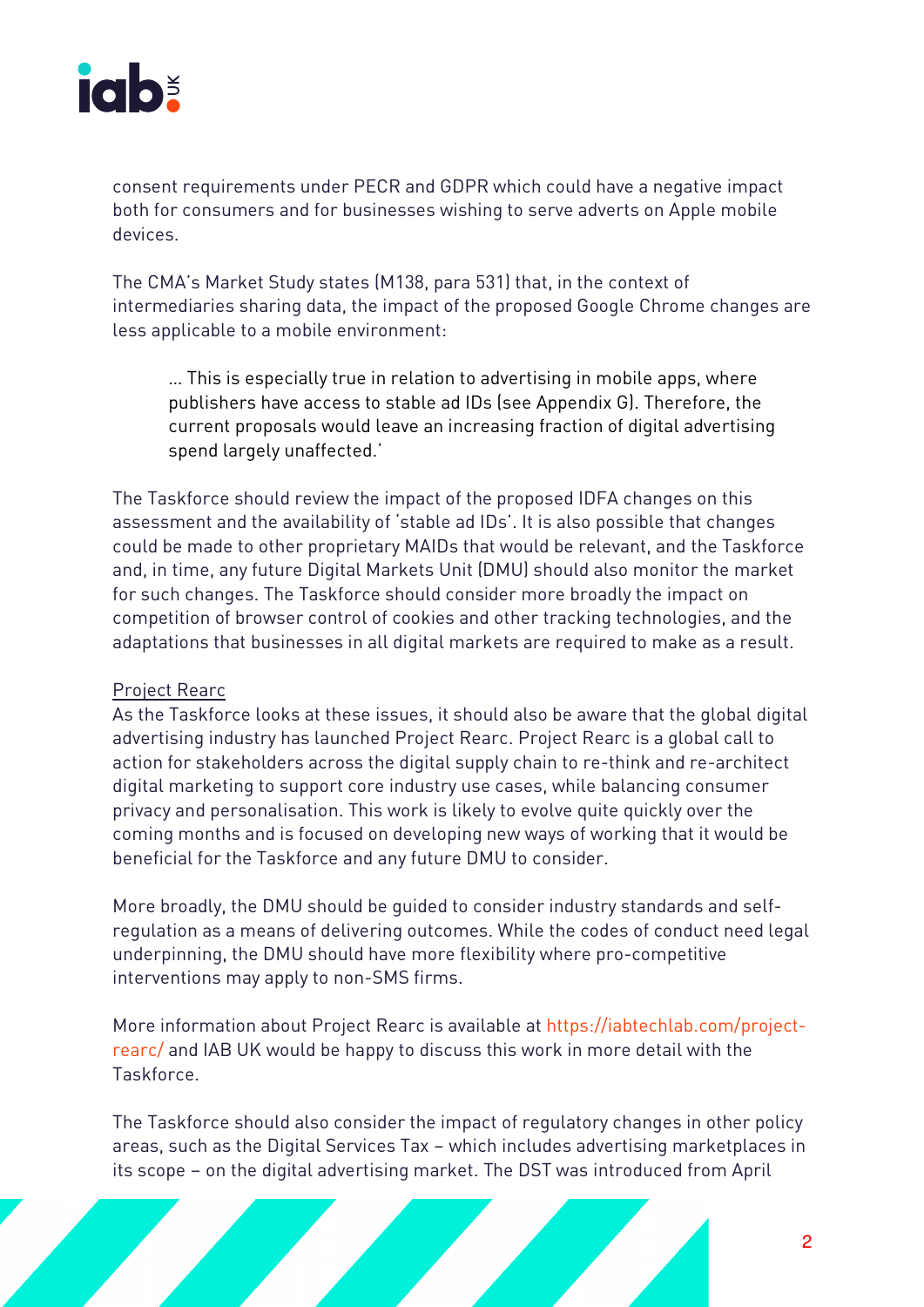

2020 so its effects are yet to be seen and understood, but it could have negative impacts on the market and competition, and on competing ad intermediaries in particular which typically have higher costs and lower margins. Equally the impacts of the UK's exit from the EU on the digital advertising market (economically, competitively or otherwise) are yet to be fully understood.

### Longer-term trends

The Taskforce should be aware of wider technological advances and related industry trends and review their implications for a future regulatory framework. Two that we would like to bring to the attention of the Taskforce are set out here.

One is the increase in the prevalence and use of connected devices and human interaction with those devices through voice and video. These devices can provide data and insights that can be used for advertising purposes, and may give rise to more 'walled gardens' or device-/OS-controlled ecosystems in future. Examples include connected TVs and smart home voice-activated devices.

Another, related example is machine learning and AI, which the digital advertising ecosystem increasingly relies on. Machine learning requires large data sets. The more data, the faster/better the learning (and related insights, features, benefits, etc.). This is a relevant consideration that may have competition implications as industry adoption of these technological capabilities grows.

# Evidence of impact of COVID-19 on digital markets

# Digital advertising in the UK

Figures from the Office of National Statistics showed the UK's economy contracted by 19.1% in the three months to May 2020 $^{\circ}$  as a result of the COVID-19 pandemic and its repercussions and, along with almost all other industries, this impact has been keenly felt by the digital advertising industry.

The digital advertising industry is cross-border in its nature and therefore highly susceptible to global economic trends. Advertising spend in the UK has plummeted, meaning companies within the digital advertising industry – many of them operating with low margins – are facing severe difficulty and anticipating a long advertising recession. Dr. Daniel Knapp, chief economist at IAB Europe – the European-level association for the digital marketing and advertising ecosystem, of which IAB UK is a member – explains in his May article on the impact of COVID-19: 'It will take the

 $\frac{1}{2}$ https://www.ons.gov.uk/economy/grossdomesticproductgdp/bulletins/gdpmonthlyestimateuk/may20 20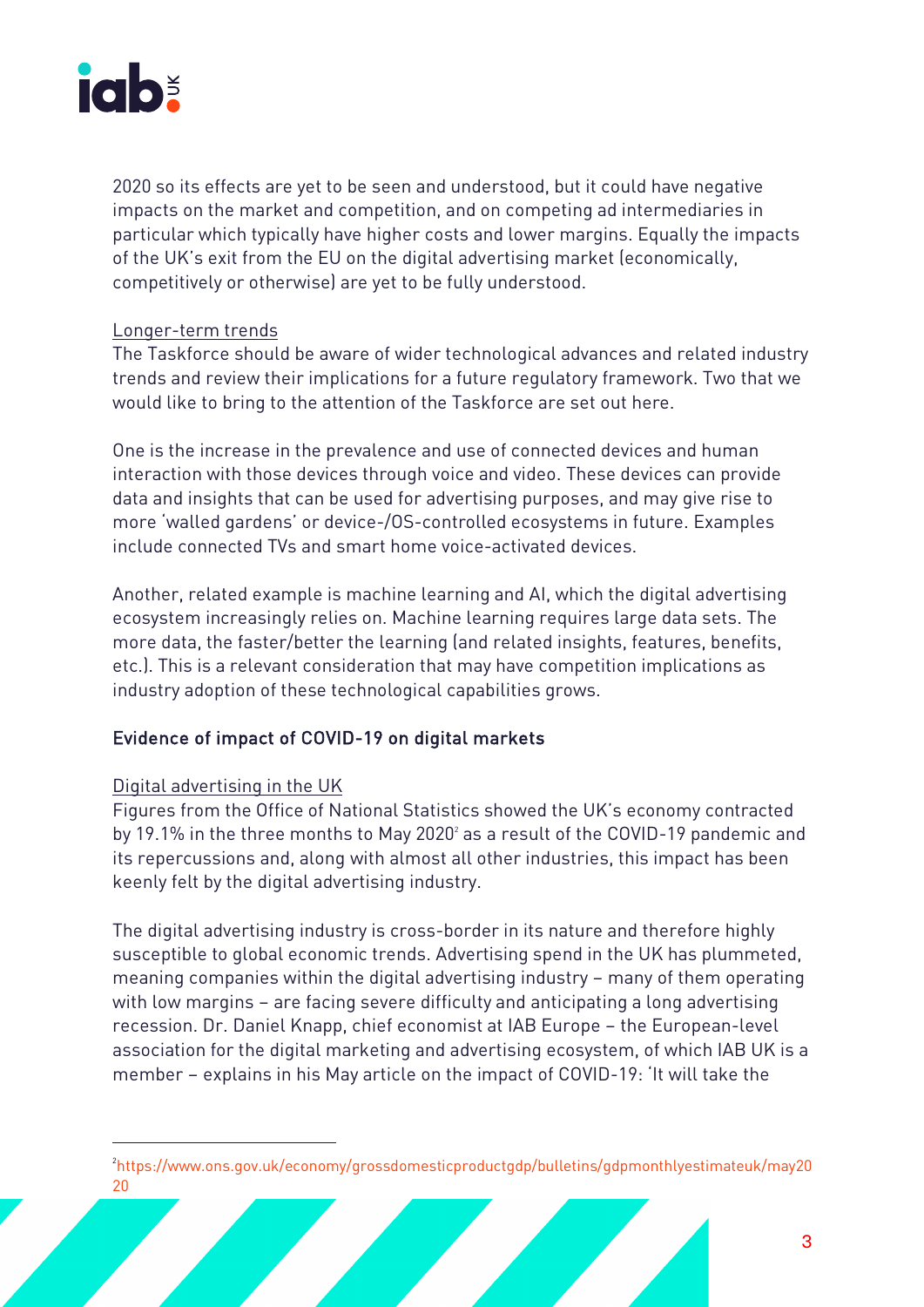

overall ad market about three years in total to recover from this downturn, with a 12 to 14-month time-frame for digital.'3

As Daniel Knapp notes, all three advertising recessions in Europe over the past 20 years (the dot com crash and 9/11 in 2001, the financial crisis in 2008/2009 and the Eurozone crisis in 2012) showed that advertising expenditure does not just follow economic trends; it amplifies them, particularly if economic growth is flat or negative.4

Significantly reduced demand for advertising is being caused by a range of factors that include: many advertising sectors have reduced their operations significantly or stopped them altogether (e.g. retail, travel, hospitality, entertainment); demand for/supply of other products has plummeted (e.g. automotive); advertisers are having to rethink and repurpose their advertising creative to adapt to the current circumstances which means spend is either paused while strategies are redeveloped or stopped if it is no longer appropriate to market the brand, product or service.

As well as factors affecting supply and demand for products and services, there are of course business impacts of the economic crisis and associated uncertainty: marketing budgets are often the first to be cut in such circumstances, as brands/advertisers make difficult decisions about expenditure on advertising and marketing; lead times for digital marketing campaigns are short and therefore campaigns/spend online can be reduced/pulled/stopped more quickly and easily than in some other media; the digital advertising sector is also highly exposed to SMEs, who are particularly hard-hit (see following information).

### UK digital ad market: reduction forecasts

Data published in April by the Advertising Association (AA) and WARC forecasted UK digital advertising spend dropping by over £2 billion in 2020 due to the pandemic, with the majority of that drop being seen in paid search advertising and display advertising, which includes things like standard display banners, native advertising, sponsored content and pre-roll videos. Search investment is expected to fall by 12.1% to £7.0bn this year versus a previous forecast of 10.1% growth, and for online display, the market as a whole is forecast to contract by 12.7% to £5.5bn this year, with social media down by 6.3%. As with paid search, this would be the first recorded fall in the online display market and equates to a total £1.16bn lower than that forecast in January. 5

<sup>-&</sup>lt;br>3 <sup>3</sup>https://iabeurope.eu/blog/iab-europes-chief-economist-features-on-warc-impact-of-COVID-19-onad-expenditure-and-the-digital-new-normal/

 $4$  ibid.

<sup>5</sup> https://expenditurereport.warc.com/media/1219/q42019pr.pdf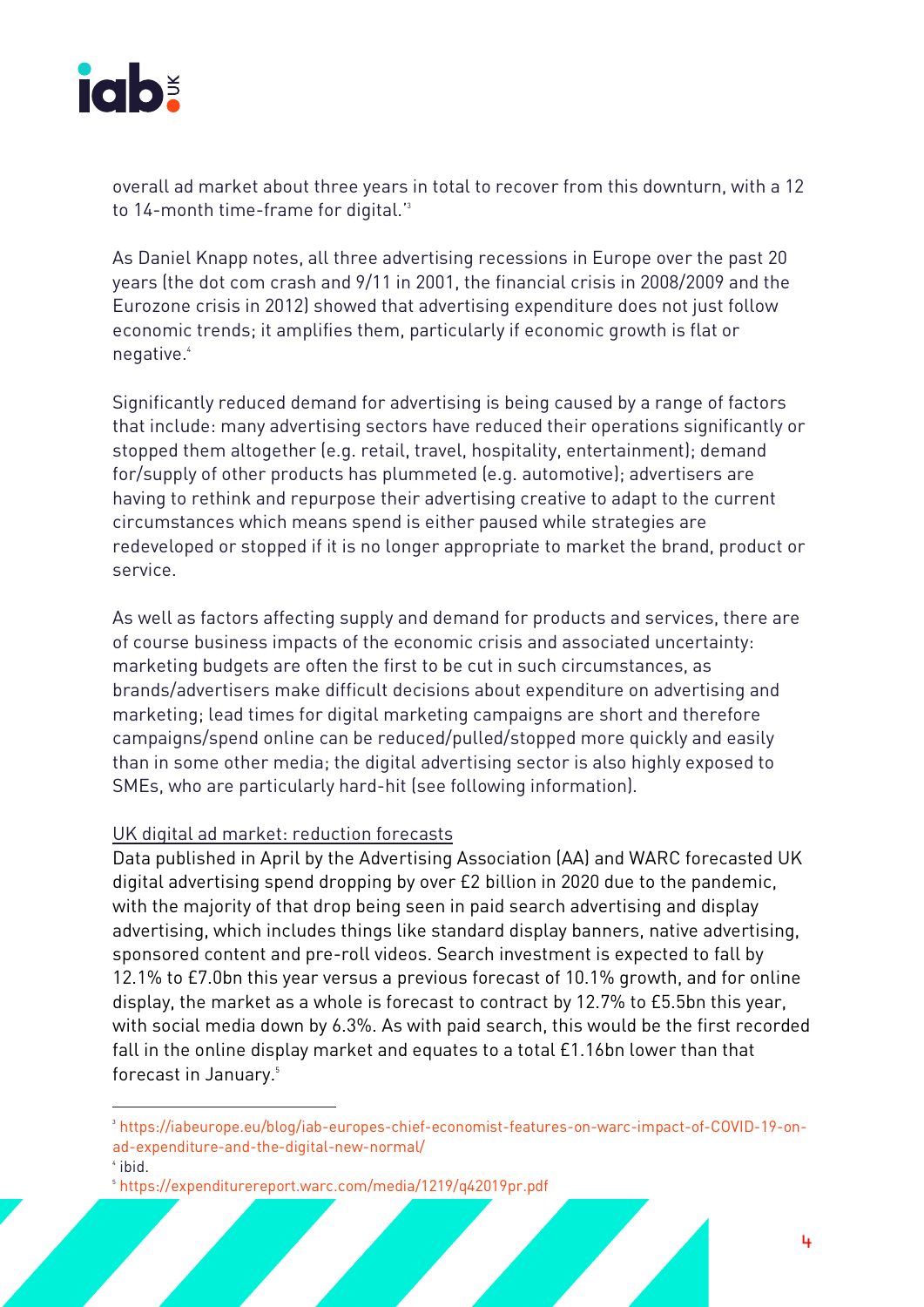



The AA/WARC Quarter 1 expenditure data published on 30 July $^\circ$  indicated that UK advertising spend as a whole (for all media) would decline by 15.6% in 2020 followed by 16.6% increase in 2021. The latest IPA Bellwether report for Q2 2020, published 15 July 2020<sup>7</sup>, shows that the pandemic has driven a record decline in marketing budgets<sup>8</sup>. The net balance of firms cutting marketing budgets fell to -50.7%, with almost 64% of respondents having registered a decrease in spending compared to the first quarter. Accordingly, 72.4% of businesses said they were pessimistic about financial prospects, compared to just 6.4% that were optimistic. However, the report's authors, IHS Markit, suggest 'a robust recovery in macroeconomic conditions during 2021 as businesses move closer to operating at full capacity'.

The latest IAB Europe modelled forecasts<sup>9</sup> based on available data suggest there will be a decline of 11.9 % in the UK digital ad market specifically in 2020. Dr. Daniel Knapp believes that the speed of recovery from this is likely to differ across different media (see graph below), 'but any stabilisation is built on quicksand' and if current company outlooks falter 'we may be approaching a -20% ad market scenario for Europe'. Online advertising businesses are anticipating a prolonged contraction in spend, leading to a smaller industry with a reduced workforce when the industry does recover. This situation will be further exacerbated if the economic recovery

 $\frac{1}{6}$ https://expenditurereport.warc.com/media/1267/q1-2020-pr.pdf

<sup>7</sup> https://ipa.co.uk/news/bellwether-report-q2-2020

<sup>8</sup> For more information about the Bellwether report see

https://www.markiteconomics.com/Public/Home/PressRelease/bae48b418c224556b78fcb05a5432fe0 9 https://iabeurope.eu/knowledge-hub/economictrendsCOVID19/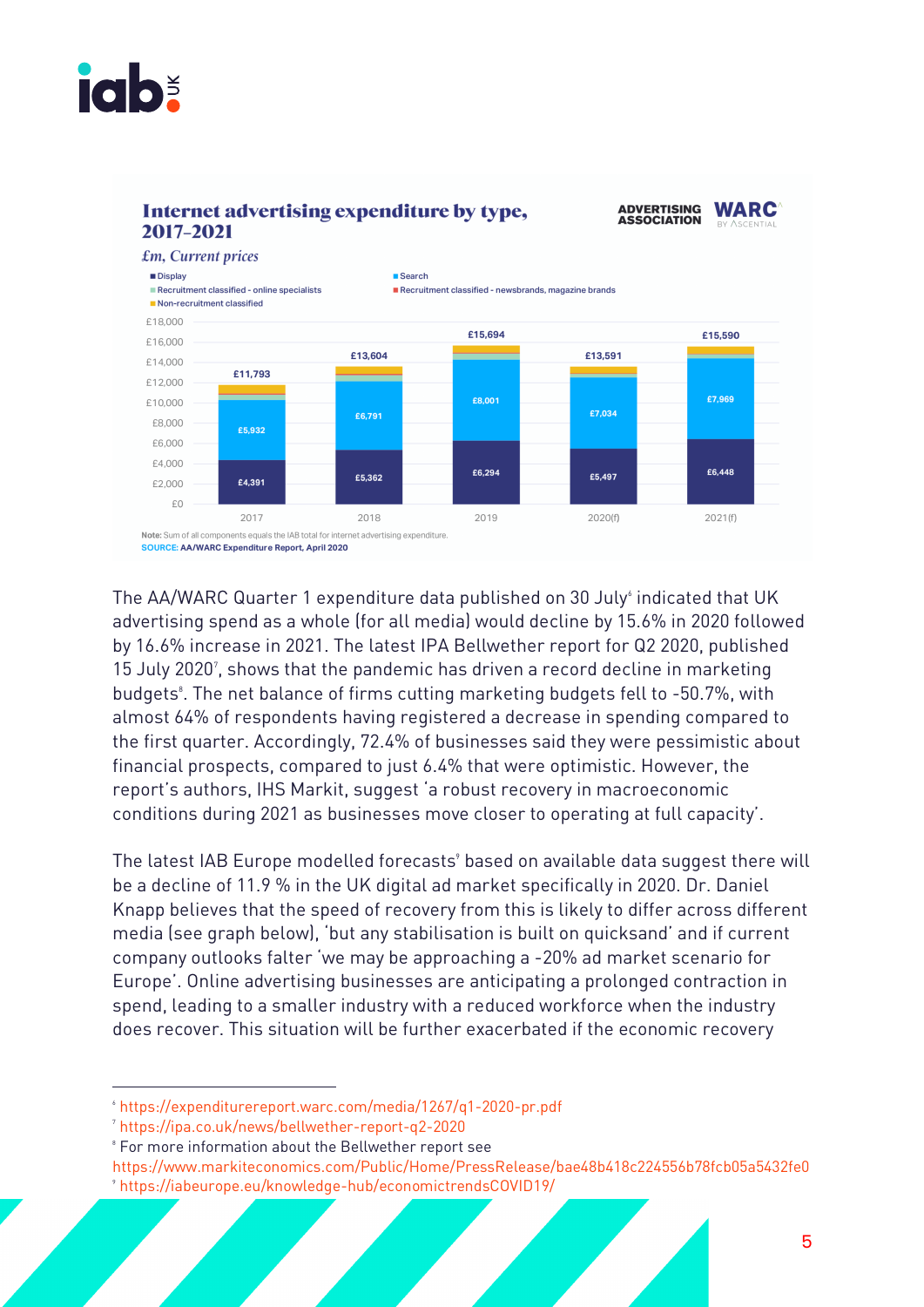

 $\overline{a}$ 

proves to be slower than anticipated or if the UK suffers a second wave of the pandemic.



### Europe: Ad Spend growth forecast by month  $(2020)^{10}$

The latest forecasts from the IMF<sup>11</sup> are that the UK economy will return to growth in 2021, and the UK digital ad market is also currently forecast to return to growth in 2020. However, external factors such as rises in employment and business insolvencies (predicted to increase by 37% in the UK from the end of 2019 to the end of 2021<sup>12</sup>) are likely to have an impact both on the economy and on ad spend, as consumer and business spending is squeezed – particularly bearing in mind the relatively high proportion of UK ad spend that comes from SMEs (see next section) who are likely to be hard-hit by the current crisis. The Taskforce should monitor the forecasts and actual data for the market, and we recommend that it should also advise the Government to continue to monitor them as it considers the Taskforce's advice and develops its future competition policy.

<sup>10</sup> https://iabeurope.eu/blog/iab-europes-chief-economist-features-on-warc-impact-of-COVID-19 on-ad-expenditure-and-the-digital-new-normal/

<sup>11</sup> https://www.imf.org/en/Publications/WEO/Issues/2020/06/24/WEOUpdateJune2020 <sup>12</sup> Coface:

https://www.coface.com/content/download/182478/3009947/file/PR+COFACE\_Barometre+Q2+2020.p df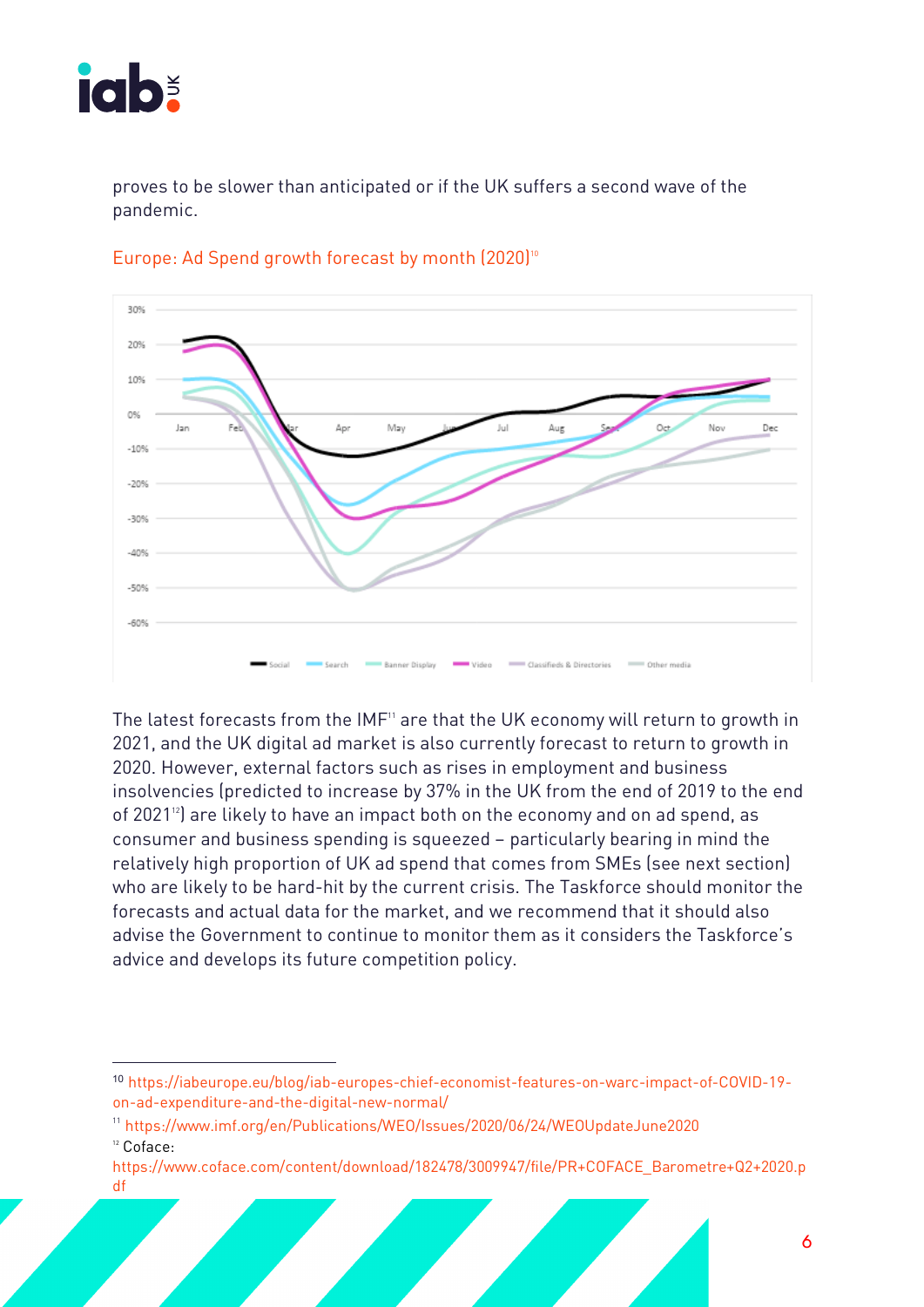

### IAB UK: member survey

In April 2020 IAB UK surveyed its member companies on the immediate impact that the COVID-19 pandemic was already having on their business, and the short-tomedium term impact they were anticipating.

The headline figures from the survey suggested the following picture of the UK's digital advertising industry (average figures):

- -11% revenue decline in March 2020 vs March 2019
- -32% revenue decline in forecasts for Q2 2020 vs Q2 2019
- Businesses with a 2019 turnover of less than £20million forecast a greater impact
- Sales houses, media agencies and other suppliers were reporting a greater impact than media owners and ad tech companies
- Some areas of advertising have seen increases (Direct to Consumer brands were cited by members), but overall those increases have not made up for the areas that have decreased.

Please note that these results are based on the 53 IAB member companies who participated in the survey and are therefore indicative, not representative of either the IAB UK's members or the industry as whole.

The IAB re-ran this survey in July 2020, with a smaller number of participants (41). The headline results showed (average figures):

- -9% actual revenue decline for Q2 2020 vs Q2 2019, among the 29 companies that responded to this questions
- +4% revenue forecast for Q3 2020 vs Q3 2019
- Ad Tech companies and those turning over less than £20 million appear to have suffered more in Q2

The average figure for projected growth in Q3 based on the 29 companies that provided information masks the range of responses: of those who responded, 14 are forecasting a return to year-on-year growth for Q3 2020 whereas 12 are forecasting a downturn (the remainder expect revenues to be static).

The IAB UK/PwC Adspend<sup>13</sup> half year report for H1 2020 will be published in October 2020, and will provide a more robust and representative picture of how the digital advertising industry has fared in the first half of the year. We would be happy to provide this information to the Taskforce once it is available.

 <sup>13</sup> https://www.iabuk.com/adspend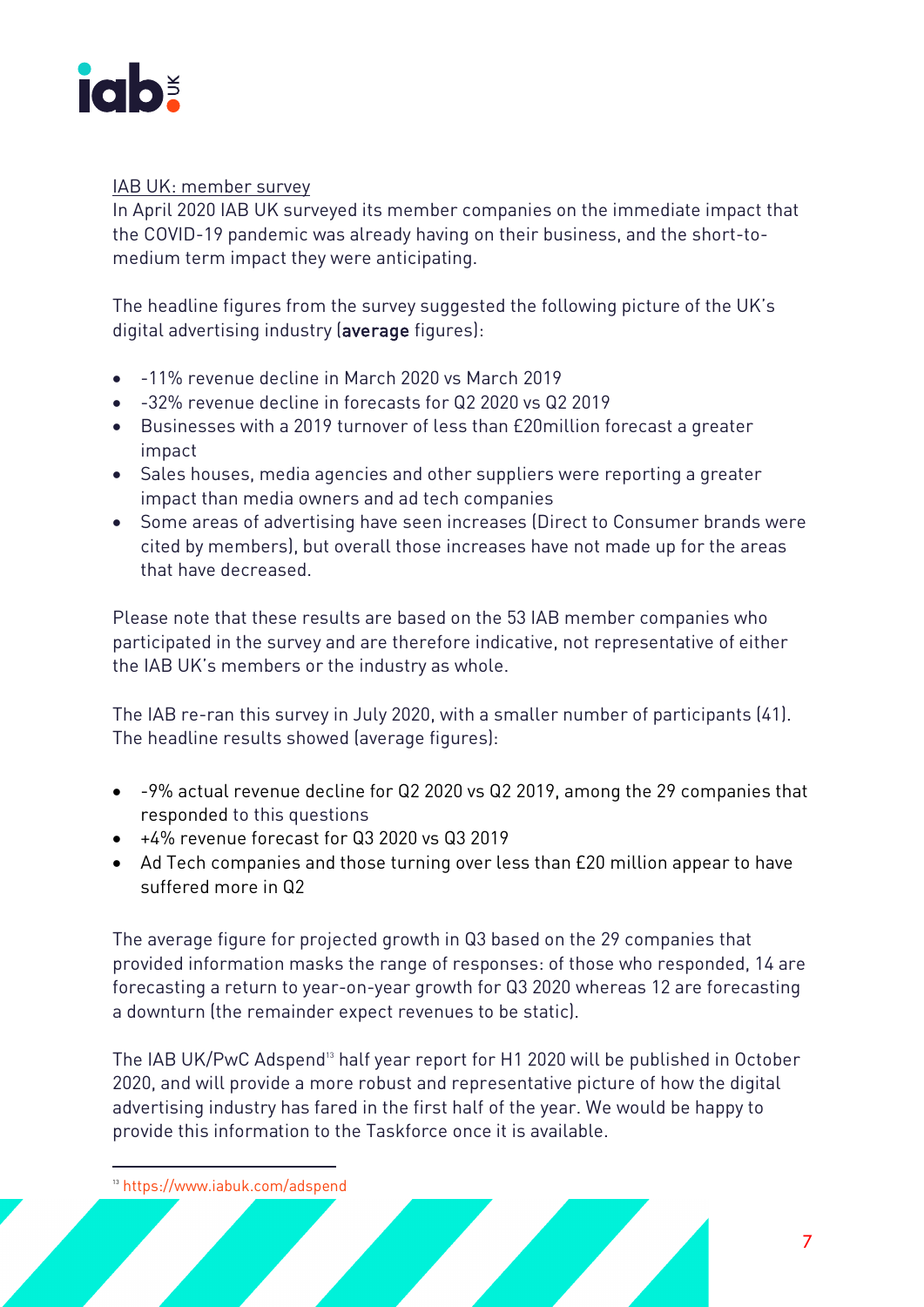

### IAB UK: SME research

A survey of 1,200 UK SMEs carried out by MTM in March 2020 for the IAB<sup>14</sup> sought to understand the role that digital advertising plays for SMEs and the support that businesses need to maximise results. The results show that six in ten SMEs use paid-for digital advertising and our calculations, using IAB UK/PwC Adspend data, indicate that SMEs contribute up to 45% of all digital ad spend in the UK.

Our survey demonstrated that COVID-19 has hit SMEs particularly hard. 64% of SMEs surveyed said they were concerned about their future, and 70% said they believed communicating with their customers is more important than ever in the current circumstances, bringing the need for effective advertising into sharp focus.

Encouragingly, nearly two thirds (64%) of the SMEs surveyed said that although the first few months were expected to be difficult, they expect to recover in the longterm. Additionally, half of the SMEs surveyed said digital advertising is more important to them during a crisis.

These surveys and studies show that the impact of COVID-19 on the digital advertising market has been great and that recovery remains unpredictable. The market may change as a result. A foreseeable and predictable future becomes crucial in this climate. The Taskforce should monitor this carefully consult with relevant stakeholders as it develops its recommendations for Government.

11. What factors should the Taskforce consider when assessing the detailed design of the procedural framework – both for designating firms and for imposing a code of conduct and any other remedies – including timeframes and frequency of review, evidentiary thresholds, rights of appeal etc.?

The CMA's market study notes potential areas for future exploration by the envisaged Digital Markets Unit including further transparency in the digital advertising ad tech supply chain. In relation to such specific potential interventions by the proposed DMU, the procedural framework should require wide industry engagement and consultation on whether and how to implement remedies of this nature, reflecting the diverse nature of market and the companies within it. Fresh evidence-gathering should also be required. The DMU should also be required to consider the existence or potential for new industry-led approaches that may meet the desired objective. For example, the cross-industry programmatic supply chain task force's work that is exploring how to build on the existing transparency in

<sup>&</sup>lt;sup>14</sup> https://www.iabuk.com/poweringup (n.b. the full report can be provided to the Taskforce on request)